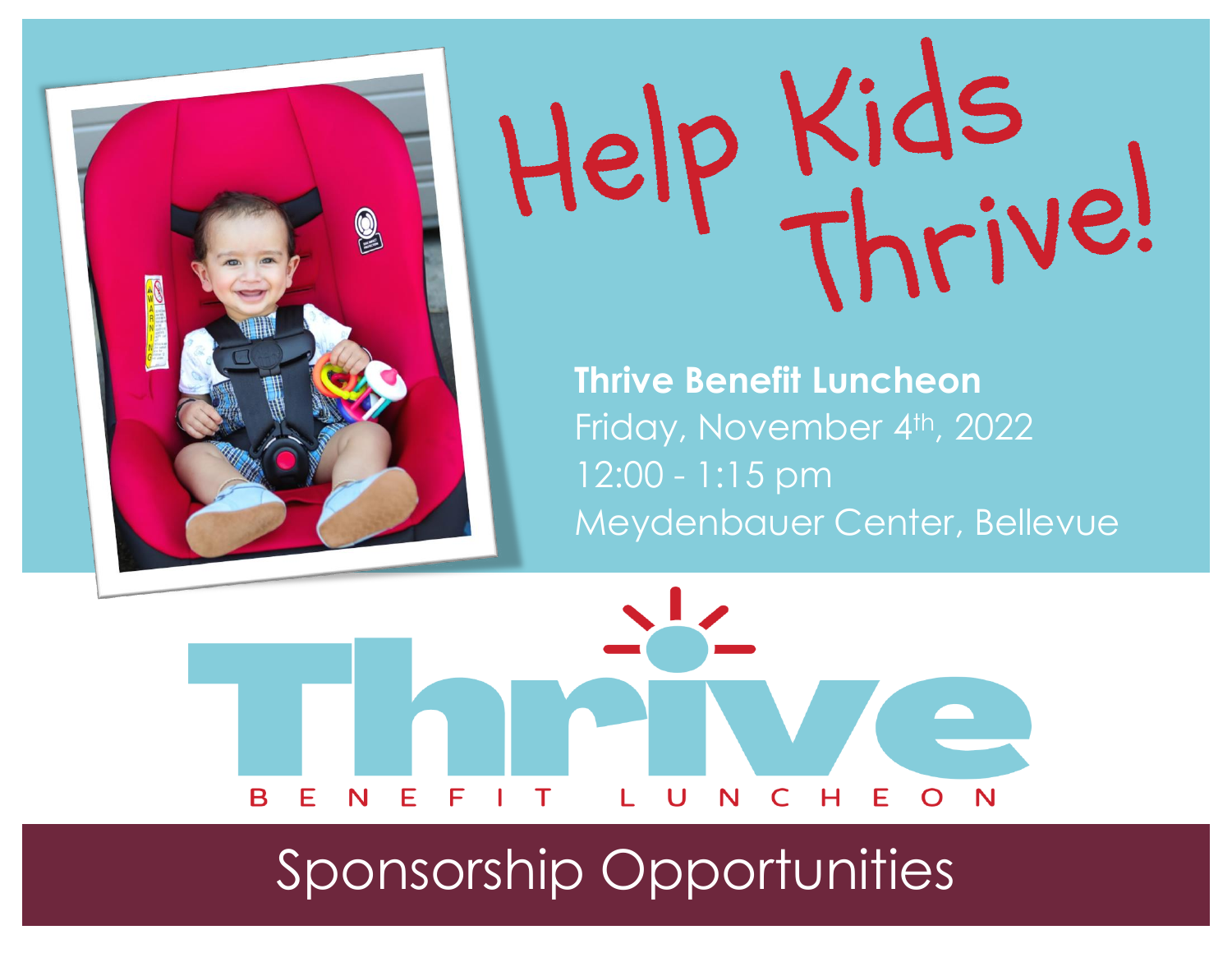## **Event Description**

Helping Kids THRIVE Benefit Luncheon is EBC's signature event and our largest fundraiser of the year! THRIVE makes it possible to continue the work of helping all kids reach their potential. Your sponsorship of the THRIVE luncheon means that donations from the guests can go directly to our mission.

## **Audience**

We are thrilled to be back in-person after two years of virtual events. THRIVE attracts a wide cross-section of attendees. Historically, this event brings together 800+ guests, sponsors, partners, and community leaders. Below is additional EBC reach data.

## **Our Reach**

#### **THRIVE Luncheon**

Invitation — sent to 1,000+ E-Newsletter — distributed to 4,000 Social media promotion — 18,200 impressions Website visits — 5,590 per month

#### **Community**

### Provider network: 256 programs and sites, within 75

agencies. *Servicing: King, South Snohomish, Kitsap, Mason, North/West Pierce Counties.*

Volunteers, including local businesses and corporations, donate 18,000+ hours annually

Community-based organization with strong relationships with 800+ community leaders.

Help kids reach their full potential tomorrow by meeting basic needs today.

# **FBC mission statement**

# **About EBC**

EBC- Eastside Baby Corner (founded: 1990) helps children have what they need to grow, play, learn and THRIVE. We do this by providing essential care, safety, and health goods for children, birth through ages 12, who are experiencing homelessness, economic insecurity—or family disruption. EBC reaches children through a collaborate network of health and human service organizations including early learning centers, public schools, housing and shelter programs and foodbanks across Central Puget Sound.

## **Become a Sponsor Online!**

Our **[online sponsorship confirmation form](https://eastsidebabycorner.wufoo.com/forms/sponsorship-agreement-and-payment/)** makes it easy for you to confirm your support as a sponsor.

**More information? Contact** Kim K. Christensen at 425.372.7533 or **[kimc@babycorner.org](mailto:kimc@babycorner.org)** to inquire about or confirm your sponsorship.

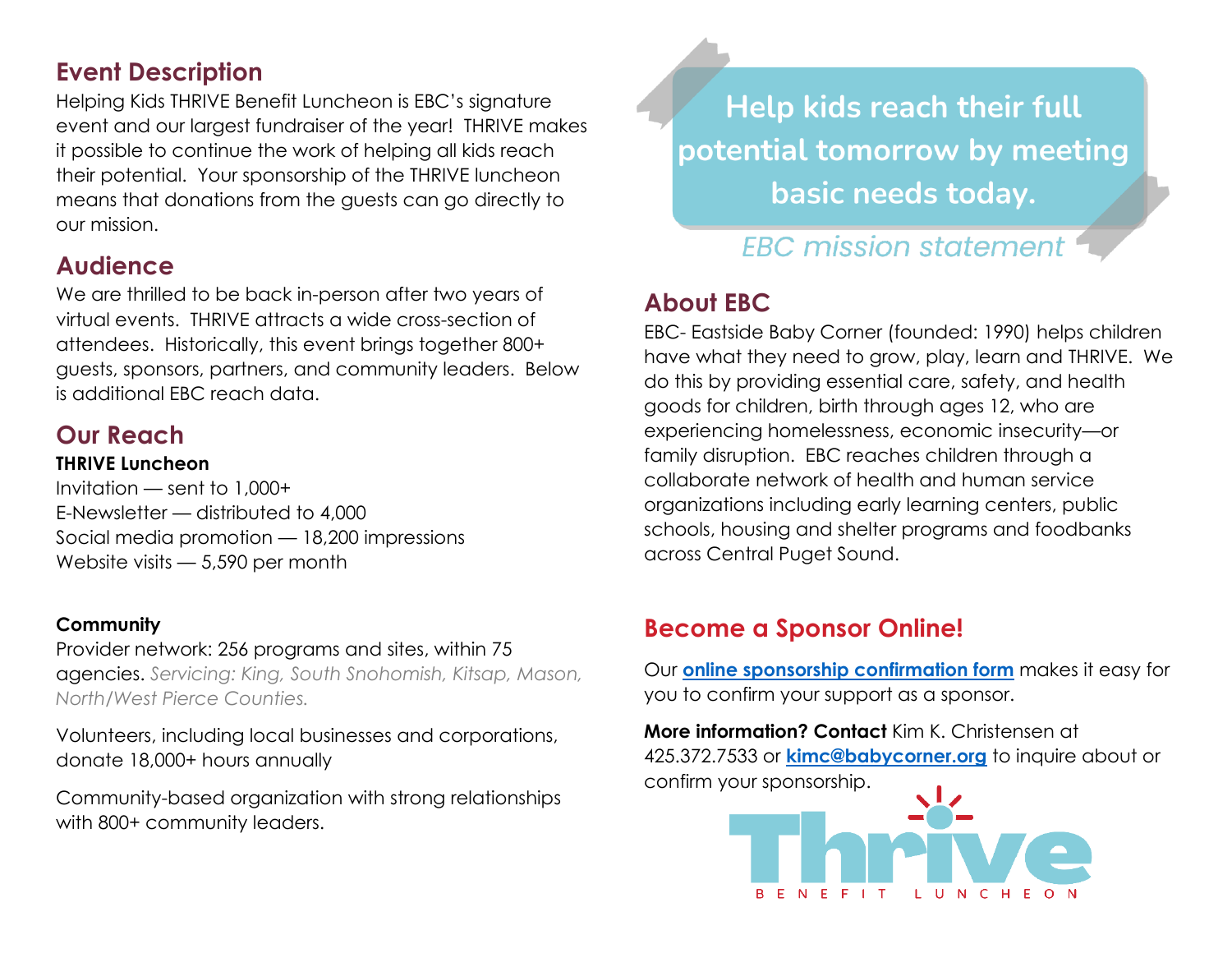|                                                                         | <b>hrive</b> Summary of Benefits                       | <b>Signature</b><br>\$20,000 | <b>Presenting</b><br>\$10,000 | <b>Premier</b><br>\$7,500 | <b>Benefactor</b><br>\$5,000 | <b>Supporting</b><br>\$2,500 | <b>Contributing</b><br>\$1,000 |
|-------------------------------------------------------------------------|--------------------------------------------------------|------------------------------|-------------------------------|---------------------------|------------------------------|------------------------------|--------------------------------|
| <b>Ongoing Benefits &amp; Advanced Recognition</b>                      |                                                        |                              |                               |                           |                              |                              |                                |
| Included in press release(s) for event                                  |                                                        | Logo                         |                               |                           |                              |                              |                                |
| Social media promotion                                                  |                                                        | Logo                         | Name                          |                           |                              |                              |                                |
| Company email on automated registration email                           |                                                        | Logo                         | <b>Name</b>                   |                           |                              |                              |                                |
| Industry exclusivity                                                    |                                                        | Yes                          | Yes.                          |                           |                              |                              |                                |
| E-newsletter article                                                    |                                                        | Story                        | Logo                          | Name                      |                              |                              |                                |
| LinkedIn Spotlight                                                      |                                                        | Story                        | Logo                          | Name                      |                              |                              |                                |
| Extended web presence w/ link (until January 2023)                      |                                                        | Logo                         | Logo                          | Logo                      | Name                         | Name                         |                                |
| <b>THRIVE Event Recognition</b>                                         |                                                        |                              |                               |                           |                              |                              |                                |
| Participation in event program, as desired                              |                                                        | Welcome                      |                               |                           |                              |                              |                                |
| Podium recognition                                                      |                                                        | Yes                          | Yes                           | Yes                       |                              |                              |                                |
| Seating at the event (10 seats/table)                                   |                                                        | 2 Tables                     | 1 Table                       | 6 seats                   | 4 seats                      | 4 seats                      | 2 seats                        |
| Placement in all printed and electronic event<br>materials as available |                                                        | Logo<br>prominent            | Logo<br>prominent             | Logo                      | Logo                         | Name                         | <b>Name</b>                    |
| Event signage                                                           |                                                        | Company<br>banner            | Company<br>sign               | Logo                      | Logo                         | Name                         | Name                           |
| Placement in event PPT presentation                                     |                                                        | Logo                         | Logo                          | Logo                      | Name                         | Name                         | Name                           |
| Table signs                                                             |                                                        | Logo                         | Logo                          | Logo                      | Name                         | Name                         | Name                           |
| 2022)                                                                   | Web presence with hyperlink (prior to November         | Logo                         | Logo                          | Logo                      | Name                         | Name                         | Name                           |
|                                                                         | Special reception for sponsors prior to luncheon event | Yes                          | Yes                           | Yes                       | Yes                          | Yes                          | Yes                            |
| <b>Post Event Recognition</b>                                           |                                                        |                              |                               |                           |                              |                              |                                |
| Thank you ad in a publication                                           |                                                        | Logo                         | Logo                          | Logo                      | Name                         |                              |                                |
| Post event E-News article                                               |                                                        | Logo/link                    | Logo/link                     | Logo/link                 | Name/link                    | Name/link                    | Name only                      |
| Team building volunteer opportunity                                     |                                                        | Yes                          | Yes                           | Yes                       | Yes                          | Yes                          | Yes                            |
| Annual report recognition                                               |                                                        | Yes                          | Yes                           | Yes                       | Yes                          | Yes                          | Yes                            |

*Ask us about how our sponsorship levels and benefits can be customized!*